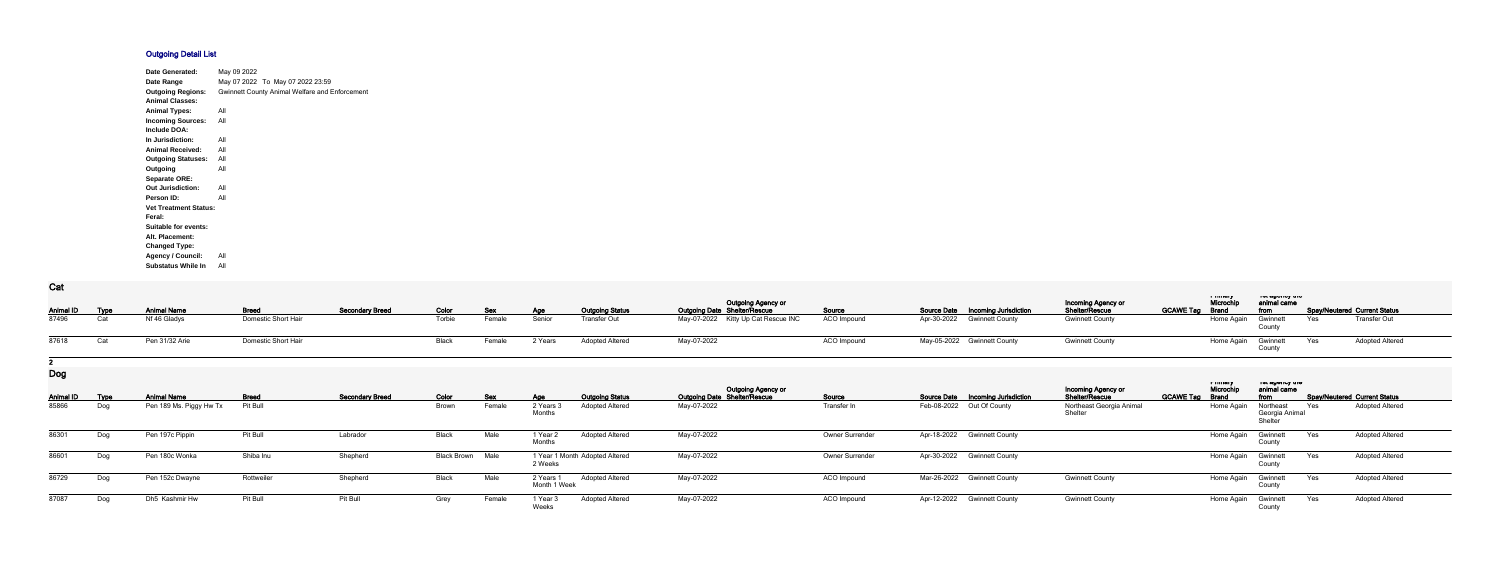|                  |             |                    |                            |                        |                           |            | (approx)             |                        |                                                    |                                                              |             |                                          |                        |                        |                       |                                  |         |                                     |
|------------------|-------------|--------------------|----------------------------|------------------------|---------------------------|------------|----------------------|------------------------|----------------------------------------------------|--------------------------------------------------------------|-------------|------------------------------------------|------------------------|------------------------|-----------------------|----------------------------------|---------|-------------------------------------|
| 87508            | Dog         | Pen 200 Zema       | Pit Bull                   |                        | Black                     | Female     | 2 Years<br>Week      | <b>Adopted Altered</b> | May-07-2022                                        | ACO Impound                                                  |             | May-01-2022 Gwinnett County              | <b>Gwinnett County</b> |                        | Home Again            | Gwinnett<br>County               | Yes     | <b>Adopted Altered</b>              |
| 87516            | Dog         | Db-5d Dream        | Rottweiler                 |                        | Black                     | Female     | 2 Years<br>Week      | Reclaimed              | May-07-2022                                        | ACO Impound                                                  |             | May-02-2022 Gwinnett County              | <b>Gwinnett County</b> |                        | Home Again            | Gwinnett<br>County               | No      | Reclaimed                           |
| 87566            | Dog         | Pen 218 Chobarra   | Chihuahua                  |                        | <b>Brown</b>              | Male       | 2 Years              | <b>Adopted Altered</b> | May-07-2022                                        | ACO Impound                                                  |             | May-03-2022 Gwinnett County              | <b>Gwinnett County</b> |                        | Home Again            | Gwinnett<br>County               | Yes     | <b>Adopted Altered</b>              |
| 87626            | Dog         | Pen 174 Rascal     | Labrador                   |                        | White                     | Male       | 1 Year 8<br>Months   | <b>Adopted Altered</b> | May-07-2022                                        | ACO Impound                                                  |             | May-05-2022 Gwinnett County              | <b>Gwinnett County</b> |                        | Home Again            | Gwinnett<br>County               | Yes     | <b>Adopted Altered</b>              |
| 87645            | Dog         | Sd-15 Penny        | Labrador                   |                        | Cream                     | Female     | 3 Years              | Reclaimed              | May-07-2022                                        | ACO Impound                                                  |             | May-06-2022 Gwinnett County              | <b>Gwinnett County</b> |                        |                       | Gwinnett<br>County               | Unknown | Reclaimed                           |
| 87661            | Dog         | Dh-18 Shiloh       | Pit Bull                   |                        | <b>Brindle</b>            | Female     |                      | Reclaimed              | May-07-2022                                        | ACO Impound                                                  |             | May-06-2022 Gwinnett County              | <b>Gwinnett County</b> |                        |                       | Gwinnett<br>County               | Unknown | Reclaimed                           |
| 87681            | Dog         | Pen 217            | Chihuahua                  |                        | <b>Brown</b>              | Male       |                      | Redemption (Offsite)   | May-07-2022                                        | ACO Impound                                                  |             | May-07-2022 Gwinnett County              | <b>Gwinnett County</b> |                        |                       | Gwinnett<br>County               | Unknown | Redemption (Offsite)                |
| 12               |             |                    |                            |                        |                           |            |                      |                        |                                                    |                                                              |             |                                          |                        |                        |                       |                                  |         |                                     |
| <b>Fowl</b>      |             |                    |                            |                        |                           |            |                      |                        | Outgoing Agency or<br>Outgoing Date Shelter/Rescue |                                                              |             |                                          | Incoming Agency or     |                        | i imiaiy<br>Microchip | ו סג טאַוסאָ גווס<br>animal came |         |                                     |
| <b>Animal ID</b> | <b>Type</b> | <b>Animal Name</b> | <b>Breed</b>               | <b>Secondary Breed</b> | Color                     | <u>Sex</u> | Age                  | <b>Outgoing Status</b> |                                                    | Source                                                       | Source Date | <b>Incoming Jurisdiction</b>             | Shelter/Rescue         | <b>GCAWE Tag Brand</b> |                       | from                             |         | <b>Spay/Neutered Current Status</b> |
| 87295            | Fowl        | Red Hen            | Hen                        |                        | Red                       | Female     |                      | Adopted                | May-07-2022                                        | Humane Officer Surrendered                                   | Apr-22-2022 | <b>Gwinnett County</b>                   | <b>Gwinnett County</b> |                        |                       | Gwinnet<br>County                | Unknown | Adopted                             |
| 87296            | Fowl        | White Hen          | Hen                        |                        | White                     | Female     |                      | Adopted                | May-07-2022                                        | Humane Officer Surrendered Apr-22-2022                       |             | <b>Gwinnett County</b>                   | <b>Gwinnett County</b> |                        |                       | Gwinnett<br>County               | Unknown | Adopted                             |
|                  |             |                    |                            |                        |                           |            |                      |                        |                                                    |                                                              |             |                                          |                        |                        |                       |                                  |         |                                     |
| <b>Kitten</b>    |             |                    |                            |                        |                           |            |                      |                        | Outgoing Agency or                                 |                                                              |             |                                          | Incoming Agency or     |                        | т типогу<br>Microchip | יסו טשטווטץ גווס<br>animal came  |         |                                     |
| <b>Animal ID</b> | <b>Type</b> | <b>Animal Name</b> | <b>Breed</b>               | <b>Secondary Breed</b> | Color                     | <u>Sex</u> | Age                  | <b>Outgoing Status</b> | <b>Outgoing Date Shelter/Rescue</b>                | Source                                                       |             | <b>Source Date Incoming Jurisdiction</b> | <b>Shelter/Rescue</b>  | <b>GCAWE Tag Brand</b> |                       | <u>from</u>                      |         | <b>Spay/Neutered Current Status</b> |
| 86658            | Kitten      | Pen 05 Blue        | Siamese                    |                        | Seal Point                | Female     | 10 Weeks<br>(approx) | <b>Adopted Altered</b> | May-07-2022                                        | Humane Officer Surrendered    May-05-2022    Gwinnett County |             |                                          | <b>Gwinnett County</b> |                        | Home Again            | Gwinnett<br>County               | Yes     | <b>Adopted Altered</b>              |
| 86659            | Kitten      | Pen 04 Phloof      | Siamese                    |                        | Seal Point                | Female     | 10 Weeks<br>(approx) | <b>Adopted Altered</b> | May-07-2022                                        | Humane Officer Surrendered  May-05-2022  Gwinnett County     |             |                                          | <b>Gwinnett County</b> |                        | Home Again            | Gwinnett<br>County               | Yes     | <b>Adopted Altered</b>              |
| 87448            | Kitten      | Pinky-29           | Domestic Medium Hair       |                        | White                     | Female     | 6 Months<br>Week     | <b>Adopted Altered</b> | May-07-2022                                        | ACO Impound                                                  |             | Apr-28-2022 Gwinnett County              | <b>Gwinnett County</b> |                        | Home Again            | Gwinnett<br>County               | Yes     | <b>Adopted Altered</b>              |
| 87457            | Kitten      | Pen 18 Moana       | <b>Domestic Short Hair</b> |                        | Black                     | Female     | 8 Weeks<br>(approx)  | <b>Adopted Altered</b> | May-07-2022                                        | ACO Impound                                                  | Apr-29-2022 | <b>Gwinnett County</b>                   | <b>Gwinnett County</b> |                        | Home Again            | Gwinnett<br>County               | Yes     | <b>Adopted Altered</b>              |
| 87488            | Kitten      | Pen 20 Sugar Baby  | <b>Domestic Short Hair</b> |                        | <b>Brown Tabby Female</b> |            | 7 Weeks<br>(approx)  | <b>Adopted Altered</b> | May-07-2022                                        | ACO Impound                                                  |             | Apr-30-2022 Gwinnett County              | <b>Gwinnett County</b> |                        | Home Again            | Gwinnett<br>County               | Yes     | <b>Adopted Altered</b>              |
| 87529            | Kitten      | Pen 21 Jack        | <b>Domestic Short Hair</b> |                        | Brown Tabby Male          |            | 8 Weeks<br>(approx)  | <b>Adopted Altered</b> | May-07-2022                                        | ACO Impound                                                  |             | May-02-2022 Gwinnett County              | <b>Gwinnett County</b> |                        | Home Again            | Gwinnett<br>County               | Yes     | <b>Adopted Altered</b>              |
| 87603            | Kitten      | Pen 25 T-2         | <b>Domestic Short Hair</b> |                        | Torbie                    | Female     | 4 Months             | <b>Adopted Altered</b> | May-07-2022                                        | ACO Impound                                                  |             | May-04-2022 Gwinnett County              | <b>Gwinnett County</b> |                        | Home Again            | Gwinnett<br>County               | Yes     | <b>Adopted Altered</b>              |
| 87605            | Kitten      | Pen 03 Theadore    | <b>Domestic Short Hair</b> |                        | Grey Tabby                | Male       | 7 Weeks              | <b>Adopted Altered</b> | May-07-2022                                        | Owner Surrender                                              |             | May-04-2022 Gwinnett County              |                        |                        | Home Again            |                                  | Yes     | <b>Adopted Altered</b>              |
| 87607            | Kitten      | Pen 03 Alvin       | Domestic Short Hair        |                        | Tabby                     | Male       | 7 Weeks              | <b>Adopted Altered</b> | May-07-2022                                        | Owner Surrender                                              |             | May-04-2022 Gwinnett County              |                        |                        | Home Again            |                                  | Yes     | <b>Adopted Altered</b>              |